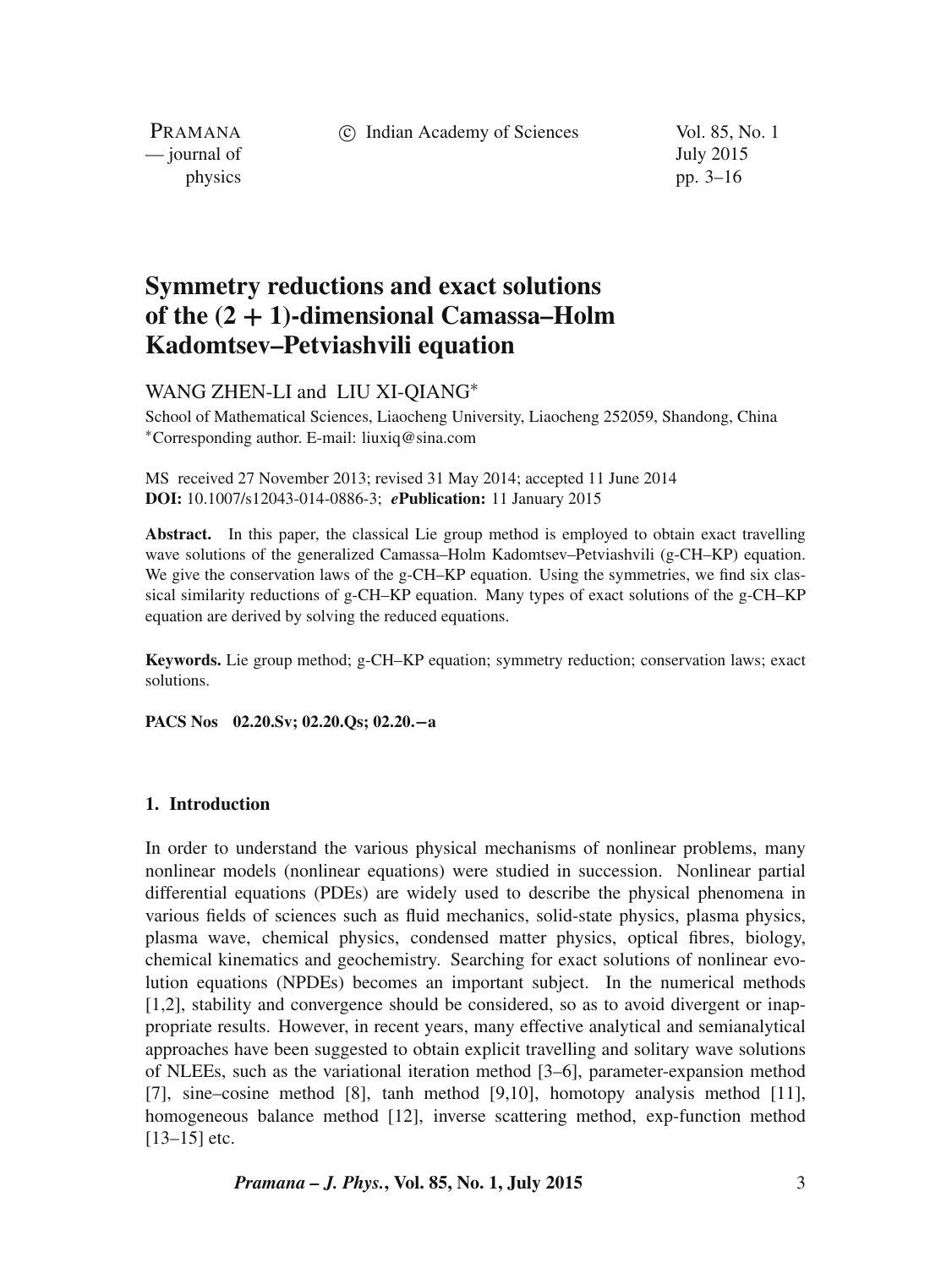To understand the role of dispersion in the formation of patterns in liquid drops, Wazwaz [16] investigated the g-CH–KP equation given by

$$
(u_t + au_x + cuu_x + bu_{xxt})_x + u_{yy} = 0,
$$
\n(1)

where  $a, b, c$  are non-zero constants.

Many researchers have studied some types of solutions of the above equation [17]. Using the dynamical system theory and simulation method, the bounded travelling wave solutions of the g-CH–KP equation were studied [18], and some solutions were obtained using exp-function and  $G'/G$ -expansion methods [19].

#### **2. Classical symmetry of g-CH–KP equation**

First of all, let us consider a one-parameter Lie group of infinitesimal transformations:

$$
x \to x + \varepsilon \xi(x, y, t, u),
$$
  
\n
$$
y \to y + \varepsilon \eta(x, y, t, u),
$$
  
\n
$$
t \to t + \varepsilon \tau(x, y, t, u),
$$
  
\n
$$
u \to u + \varepsilon \theta(x, y, t, u),
$$
  
\n(2)

with a small parameter  $\varepsilon \ll 1$ . Thus, the vector field with the above group of transformations can be expressed as follows:

$$
V = \xi(x, y, t, u) \frac{\partial}{\partial x} + \eta(x, y, t, u) \frac{\partial}{\partial y} + \tau(x, y, t, u) \frac{\partial}{\partial t} + \phi(x, y, t, u) \frac{\partial}{\partial u},
$$
(3)

where the coefficient functions  $\xi$ ,  $\eta$ ,  $\tau$  and  $\phi$  are to be determined later. Obviously, its fourth prolongation can be given as

$$
Pr(4) V = V + \phix + \phixt + \phixx + \phiyy + \phixxxx,
$$
 (4)

where  $\phi^x$ ,  $\phi^{xt}$ ,  $\phi^{xx}$ ,  $\phi^{yy}$ ,  $\phi^{xxxt}$  are given explicitly in terms of  $\xi$ ,  $\eta$ ,  $\tau$ ,  $\phi$  and the derivatives of  $\phi$ . Furthermore, one can get

$$
\phi^x = D_x(\phi - u_x \xi - u_t \tau - u_y \eta) + \xi u_{xx} + \eta u_{xy} + \tau u_{xt}, \n\phi^{xx} = D_{xx}(\phi - u_x \xi - u_y \eta - u_t \tau) + \xi u_{xxx} + \eta u_{xxy} + \tau u_{xxt}, \n\phi^{xt} = D_{xt}(\phi - u_x \xi - u_y \eta - u_t \tau) + \xi u_{xxt} + \eta u_{xyt} + \tau u_{xtt}, \n\phi^{yy} = D_{yy}(\phi - u_x \xi - u_y \eta - u_t \tau) + \xi u_{xyy} + \eta u_{yyy} + \tau u_{yyt}, \n\phi^{xxx} = D_{xxx}(\phi - u_x \xi - u_y \eta - u_t \tau) + \xi u_{xxxxt} + \eta u_{xxxyt} + \tau u_{xxxtt}.
$$

Here,  $D_i$  denotes the total derivative operator and is defined as

$$
D_i = \frac{\partial}{\partial x_i} + u_i \frac{\partial}{\partial u} + u_{ij} \frac{\partial}{\partial u_j} + \cdots, \quad i = 1, 2, 3
$$

and  $(x_1, x_2, x_3) = (t, x, y)$ .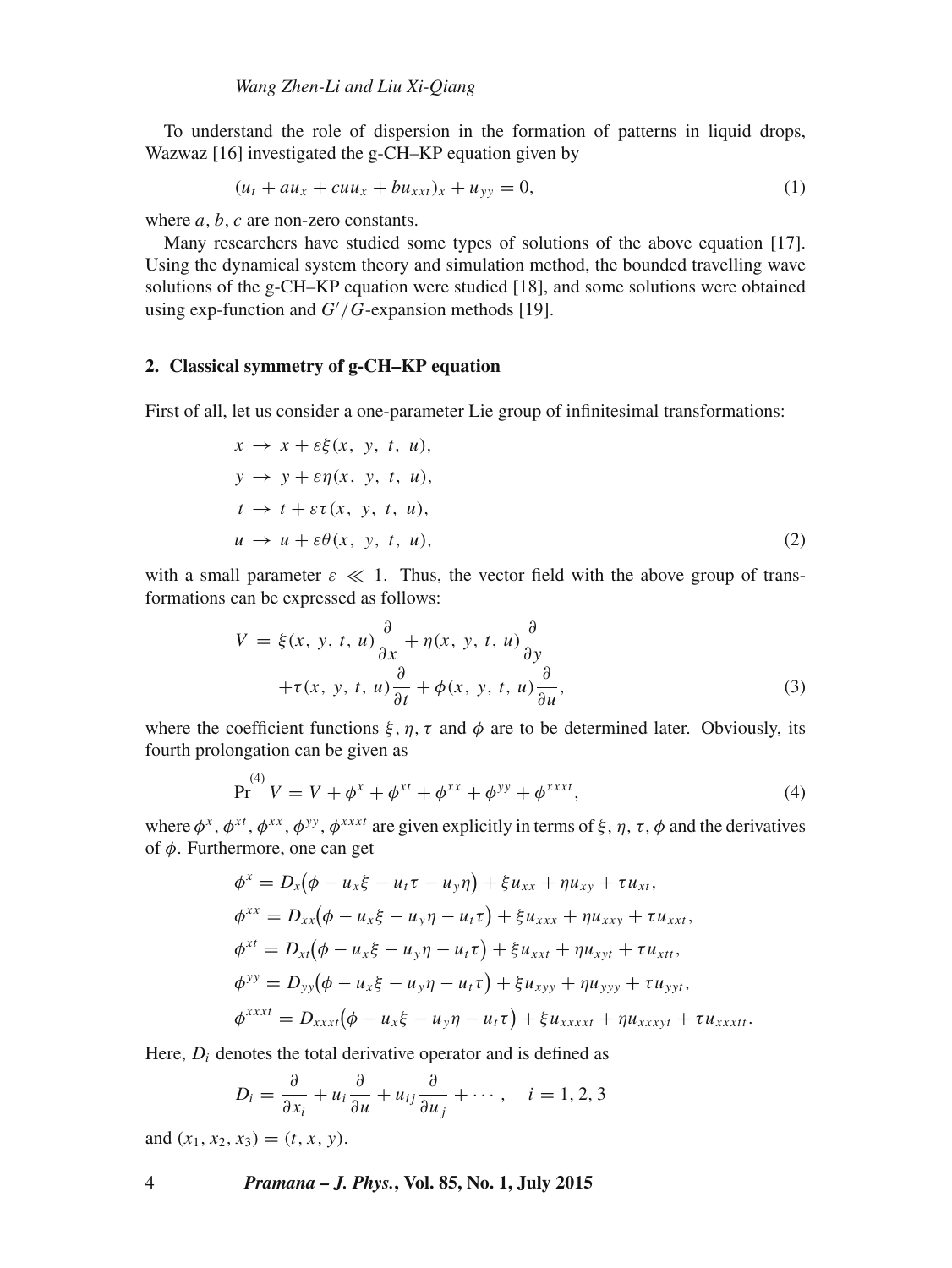From  $Pr^{(4)}(\Delta)|_{\Delta=0} = 0$ , applying the fourth prolongation  $Pr^{(4)}(V)$  to eq. (1), we find the following system of symmetry equations. Then the invariant condition reads as

$$
\phi^{xt} + a\phi^{xx} + b\phi^{xxt} + 2c\phi^{x}u_{x} + c\phi u_{xx} + cu\phi^{xx} + \phi^{yy} = 0.
$$
 (5)

By Lie symmetry analysis, setting the coefficients of the polynomial to zero, yields many differential equations about the functions  $\xi$ ,  $\eta$ ,  $\tau$  and  $\phi$  as follows:

$$
\xi = c_3, \quad \eta = c_1 y + c_2, \quad \tau = 2c_1 t + c_4, \quad \phi = \frac{2c_1 (a + cu)}{c},
$$
 (6)

where  $c_1, c_2, c_3$  and  $c_4$  are arbitrary constants. Therefore, we obtain the following symmetries of eq. (1):

$$
\sigma = (2c_1t + c_4)u_t + c_3u_x + (c_1y + c_2)u_y + \frac{2c_1(a+cu)}{c}.
$$
\n(7)

Then, equivalent vector expression of the above symmetry is

$$
V = (2c_1t + c_4)\frac{\partial}{\partial t} + c_3\frac{\partial}{\partial x} + (c_1y + c_2)\frac{\partial}{\partial y} - \frac{2c_1(a + cu)}{c}\frac{\partial}{\partial u}.
$$
 (8)

From eq. (8), the corresponding four-dimensional Lie algebra =  $\{V_1, V_2, V_3, V_4\}$  is reached, where

$$
V_1 = 2t \frac{\partial}{\partial t} + y \frac{\partial}{\partial y} - \left(\frac{2a}{c} + 2u\right) \frac{\partial}{\partial u}, \quad V_2 = \frac{\partial}{\partial t},
$$
  

$$
V_3 = \frac{\partial}{\partial x}, \quad V_4 = \frac{\partial}{\partial y}.
$$
 (9)

Their commutator table is given in table 1.

The one-parameter group  $g_i$  generated by  $V_i(i = 1, ..., 4)$  is given as

$$
g_1: \left(t e^{2\varepsilon}, x, y e^{\varepsilon}, u e^{-2\varepsilon} - \frac{2a\varepsilon}{c}\right),
$$
  
\n
$$
g_2: (x, t + \varepsilon, y, u),
$$
  
\n
$$
g_3: (x + \varepsilon, t, y, u),
$$
  
\n
$$
g_4: (t, x, y + \varepsilon, u).
$$
\n(10)

The symmetry groups  $g_2, g_3$  and  $g_4$  demonstrate the time and space invariance of the equation, while  $g_1$  represents a kind of Galilean boost to a moving coordinate frame. Its appearance is far from obvious from the basic physical principles, but it is important to

| <b>Table 1.</b> Lie bracket. |        |                   |          |                    |
|------------------------------|--------|-------------------|----------|--------------------|
| $[V_i, V_j]$                 | V1     | $V_2$             | V3       | V4                 |
| $V_1$                        | 0      | $-V_1$            | V2       | $\scriptstyle V_4$ |
| V2                           | $V_1$  | $\theta$          | $\theta$ | 0                  |
| V3                           | $-V_3$ | $\theta$          | $\theta$ | 0                  |
| $V_{\rm 4}$                  | $-V_4$ | $\mathbf{\Omega}$ | 0        | $\mathbf{\Omega}$  |

*Pramana – J. Phys.***, Vol. 85, No. 1, July 2015** 5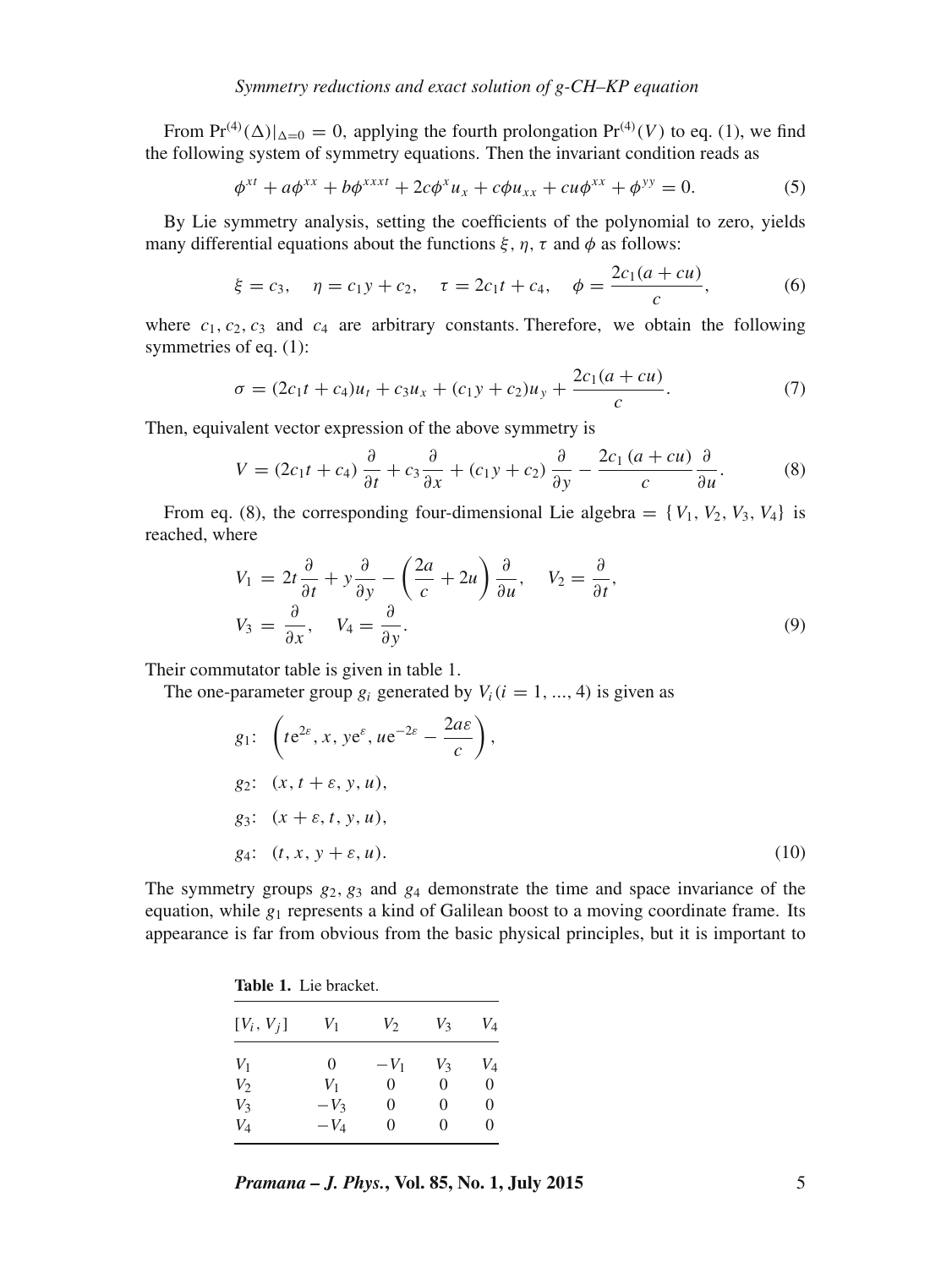study the properties and exact solutions of eq. (1). From the above groups  $g_1, g_2, g_3$  and g<sup>4</sup> one can get

$$
u_1 = e^{2\varepsilon} f(te^{-2\varepsilon}, x, ye^{-\varepsilon}) + \frac{2a\varepsilon}{c},
$$
  
\n
$$
u_2 = f(t - \varepsilon, x, y),
$$
  
\n
$$
u_3 = f(t, x - \varepsilon, y),
$$
  
\n
$$
u_4 = f(t, x, y - \varepsilon),
$$
\n(11)

where  $\varepsilon$  is a parameter.

By taking the following soliton solution [20] of eq. (1)

$$
u(x, y, t) = \frac{A}{\cosh^2(B_1x + B_2y - vt)}
$$

one can obtain new exact solutions of eq. (1) by applying  $u_1$  and  $u_2$  as follows:

$$
u(x, y, t) = e^{2\varepsilon} \frac{A}{\cosh^2(B_1x + B_2y e^{-\varepsilon} - v t e^{-2\varepsilon})} + \frac{2a\varepsilon}{c}
$$

and

$$
u(x, y, t) = \frac{A}{\cosh^2[B_1x + B_2y - v(t - \varepsilon)]},
$$

where  $A, B_1, B_2$  are arbitrary constants

*Remark* 1. A number of new invariant solutions can be found from the given solutions in [17] for the g-CH–KP equation. Thus, the corresponding results in [20] are generalized.

#### **3. Conservation laws of g-CH–KP equation**

In this section, we shall study the conservation laws by using the adjoint equation and symmetries of the g-CH–KP equation. For eq. (1), the adjoint equation has the form

$$
v_{xt} + av_{xx} + cuv_{xx} + bv_{xxxt} + v_{yy} = 0
$$
\n(12)

and the Lagrangian in the symmetrized form

$$
L = v(u_{tx} + au_{xx} + cu_x^2 + cuu_{xx} + bu_{xxx} + u_{yy}).
$$
\n(13)

**Theorem 1.** *Every Lie point*, *Lie–Bäcklund and non-local symmetry of eq.* (1) *pro*v*ides a conser*v*ation law for eq.* (1) *and the adjoint equation* [20–22]. *Then the elements of conservation vector*  $(C^1, C^2, C^3)$  *are defined by the following expression*:

$$
C^{i} = \xi^{i} L + W^{\alpha} \left[ \frac{\partial L}{\partial u_{i}^{\alpha}} - D_{j} \left( \frac{\partial L}{\partial u_{ij}^{\alpha}} \right) + D_{j} D_{k} \left( \frac{\partial L}{\partial u_{ijk}^{\alpha}} \right) - D_{j} D_{k} D_{r} \left( \frac{\partial L}{\partial u_{ijk}^{\alpha}} \right) + \cdots \right]
$$
  
+
$$
D_{j} (W) \left[ \frac{\partial L}{\partial u_{ij}^{\alpha}} - D_{k} \left( \frac{\partial L}{\partial u_{ijk}^{\alpha}} \right) + \cdots \right]
$$
  
+
$$
D_{j} D_{k} (W) \left[ \frac{\partial L}{\partial u_{ijk}^{\alpha}} - D_{r} \left( \frac{\partial L}{\partial u_{ijk}^{\alpha}} \right) + \cdots \right],
$$
(14)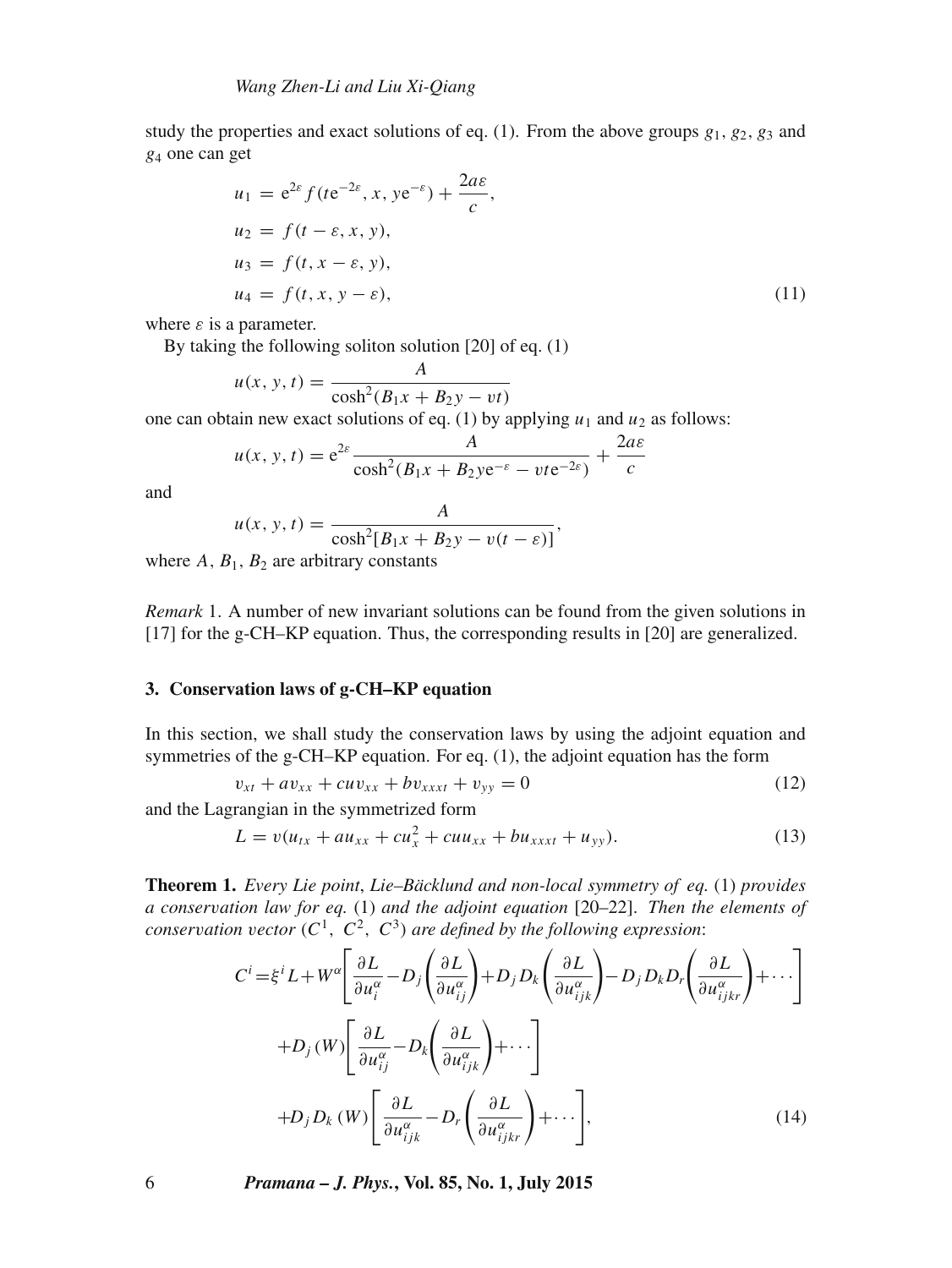*where* W *is the Lie characteristic function and*

$$
W^{\alpha} = \eta^{\alpha} - \xi^{j} u^{\alpha}_{j}.
$$

The conserved vector corresponding to an operator is

$$
v = \xi_1 \frac{\partial}{\partial t} + \xi_2 \frac{\partial}{\partial x} + \xi_3 \frac{\partial}{\partial y} + \xi_4 \frac{\partial}{\partial u}.
$$

The operator v yields the conservation laws  $D_t(C^1) + D_x(C^2) + D_y(C^3) = 0$ , where the conserved vector  $C = (C^1, C^2, C^3)$  is given by eq. (14) and has the components

$$
C^{1} = \xi_{1}L + W\left(\frac{\partial L}{\partial u_{t}} - D_{x}\left(\frac{\partial L}{\partial u_{xt}}\right)\right) + W_{x}\left(\frac{\partial L}{\partial u_{xt}}\right),
$$
(15)  

$$
C^{2} = \xi_{2}L + W\left(\frac{\partial L}{\partial u_{x}} - D_{x}\left(\frac{\partial L}{\partial u_{xx}}\right) - D_{t}\left(\frac{\partial L}{\partial u_{xt}}\right) - D_{y}\left(\frac{\partial L}{\partial u_{xy}}\right)
$$

$$
+ D_{xx}\left(\frac{\partial L}{\partial u_{xxx}}\right) - D_{xxt}\left(\frac{\partial L}{\partial u_{xxx}}\right))
$$

$$
+ W_{x}\left(\frac{\partial L}{\partial u_{xx}} - D_{x}\left(\frac{\partial L}{\partial u_{xxx}}\right) + D_{xt}\left(\frac{\partial L}{\partial u_{xxxt}}\right)\right) + W_{t}\left(\frac{\partial L}{\partial u_{xt}}\right)
$$

$$
+ W_{xx}\left(\frac{\partial L}{\partial u_{xxx}} - D_{t}\left(\frac{\partial L}{\partial u_{xxx}}\right)\right) + W_{xxt}\left(\frac{\partial L}{\partial u_{xxx}}\right)
$$
(16)

$$
C^{3} = \xi_{3}L + W\left(\frac{\partial L}{\partial u_{y}} - D_{y}\left(\frac{\partial L}{\partial u_{yy}}\right)\right) + W_{y}\frac{\partial L}{\partial u_{yy}}.\tag{17}
$$

So, eqs (15)–(17) define the corresponding components of non-local conservation law for the system of eq (1) and (12) corresponding to any operator  $v$  admitted by eq. (1).

Let us make calculations for the operator

$$
V = 2t\frac{\partial}{\partial t} + y\frac{\partial}{\partial y} - \frac{2(a+cu)}{c}\frac{\partial}{\partial u}.
$$
 (18)

For this operator, one can get

$$
W = -\frac{2(a+cu)}{c} - yu_y - 2tu_t.
$$
 (19)

We can get the conservation vector of eq.  $(1)$ 

$$
C^{1} = -2tv(u_{tx} + au_{xx} + cu_{x}^{2} + cuu_{xx} + bu_{xxx} + u_{yy})
$$
  
+  $\left(\frac{2(a+cu)}{c} + yu_{y} + 2tu_{t}\right)$   
 $\times (v_{x} + bv_{xxt}) - (2u_{x} + yu_{xy} + 2tu_{xt}) (v + bv_{xx})$   
+  $(2u_{xx} + yu_{xxy} + 2tu_{xxt}) \times bv_{x}$   
-  $(2u_{xxx} + yu_{xxxy} + 2tu_{xxxx}) \times bv_{x}$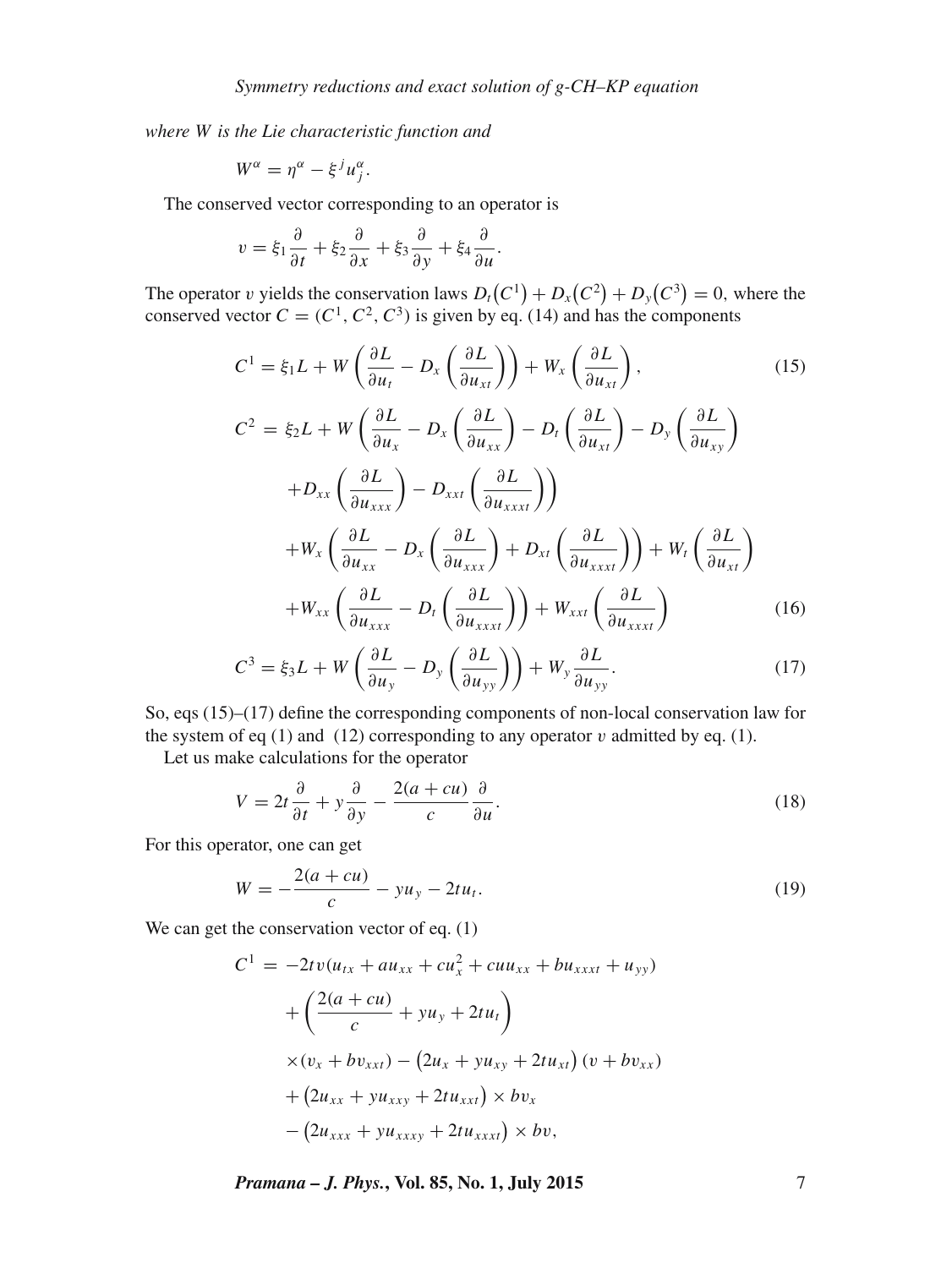*Wang Zhen-Li and Liu Xi-Qiang*

$$
C^{2} = -\left(\frac{2(a+cu)}{c} + yu_{y} + 2tu_{t}\right) \times (cu_{x}v - cuv_{x} - v_{x} + bv_{xxt})
$$
  
+  $(2u_{x} + yu_{xy} + 2tu_{xt})$   
 $\times (2cv + bv_{xt}) + (2u_{xx} + yu_{xxy} + 2tu_{xxt}) \times bv_{t}$   
+  $(2u_{xxt} + yu_{xxyt} + 2tu_{xxtt}) \times bv_{t}$   

$$
C^{3} = yv(u_{tx} + au_{xx} + cu_{x}^{2} + cuu_{xx} + bu_{xxtt} + u_{yy})
$$
  
-  $\left(\frac{2(a+cu)}{c} + yu_{y} + 2tu_{t}\right)v_{y}$   
-  $(2u_{y} + yu_{yy} + 2tu_{ty})v_{t}$ 

This vector involves an arbitrary solution  $v$  of the adjoint equation (eq. (12)).

*Remark* 2. With the aid of Maple16, we have checked that the above vector  $(C^1, C^2, C^3)$ is the conservation vector of eq. (1).

#### **4. Reductions and exact solutions of g-CH–KP equation**

Next, the similarity reductions [23] and similarity solutions of eq. (1) will be discussed by using the compatibility of  $\sigma = 0$ . To get the solutions of eq. (1), the characteristic equation has been written from eq. (7) as follows:

$$
\frac{dt}{2c_1t + c_4} = \frac{dx}{c_3} = \frac{dy}{c_1y + c_2} = \frac{du}{-\frac{2c_1(a + cu)}{c}}.
$$
\n(20)

Six cases will be discussed.

*Case* 1.  $c_1 = 0$ ,  $c_3 = 0$ ,  $c_2 \neq 0$ ,  $c_4 \neq 0$ 

Solving  $\sigma = 0$ , the similarity reductions can be obtained as

$$
u=f(\xi,\eta),
$$

where  $\xi = x, \eta = c_4y - c_2t$ , and  $f(\xi, \eta)$  needs to satisfy

$$
-bc_2 f_{\xi\xi\xi\eta} - c_2 f_{\xi\eta} + af_{\xi\xi} + cf_{\xi}^2 + cf_{\xi\xi} f + c_4^2 f_{\eta\eta} = 0.
$$
 (21)

*Case* 2.  $c_1 = 0$ ,  $c_3 = 0$ ,  $c_2 = 0$ ,  $c_4 \neq 0$ 

From  $\sigma = 0$ , the similarity reductions can be derived as

$$
u = f(\xi, \eta),\tag{22}
$$

where  $\xi = x, \eta = c_4y - t$ , and  $f(\xi, \eta)$  needs to satisfy

$$
c_4^2 f_{\eta\eta} - f_{\xi\eta} + af_{\xi\xi} + cf_{\xi}^2 + cf_{\xi\xi} f - bf_{\xi\xi\xi\eta} = 0.
$$
 (23)

*Case* 3.  $c_1 = 0$ ,  $c_4 = 0$ ,  $c_2 \neq 0$ ,  $c_3 \neq 0$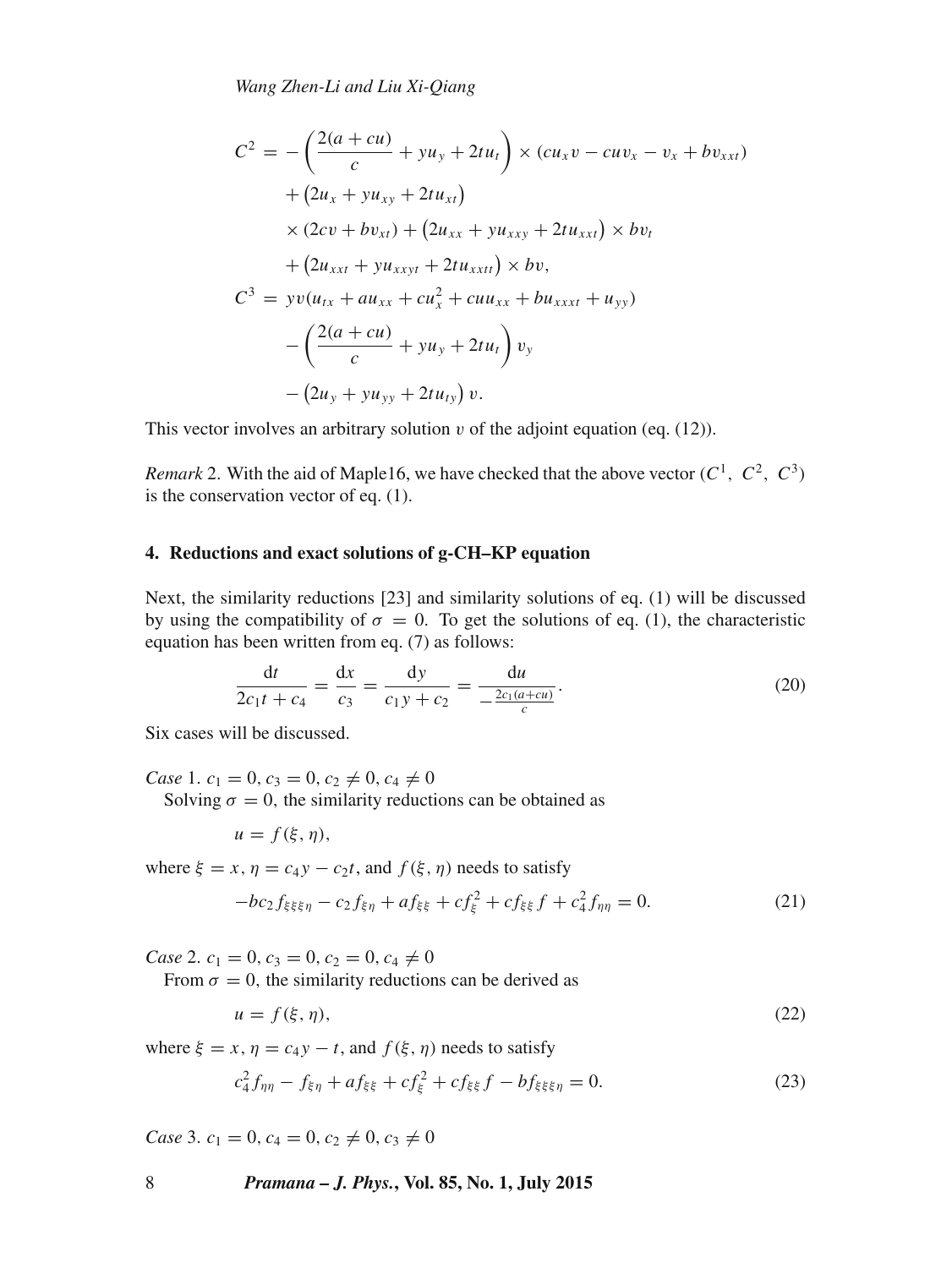From  $\sigma = 0$ , the similarity reductions can be obtained as

$$
u=f(\xi,\eta),
$$

where  $\xi = t$ ,  $\eta = c_2x - c_3y$ , and  $f(\xi, \eta)$  needs to satisfy

$$
bc_2^3 f_{\eta\eta\eta\xi} + c_2 f_{\xi\eta} + (ac_2^2 + c_3^2) f_{\eta\eta} + cc_2^2 f_{\eta}^2 + cc_2^2 f_{\eta\eta} f = 0.
$$
 (24)

*Case* 4.  $c_1 = 0, c_2 = 0, c_4 = 0, c_3 \neq 0$ 

From  $\sigma = 0$ , the similarity reductions can be obtained as

 $u = f(\xi, \eta),$ 

where  $\xi = t$ ,  $\eta = c_3y - x$ , and  $f(\xi, \eta)$  needs to satisfy

$$
(c_3^2 + a)f_{\eta\eta} - f_{\xi\eta} + cf_{\eta}^2 + cf_{\eta\eta}f - bf_{\xi\eta\eta\eta} = 0.
$$
 (25)

*Case* 5.  $c_1 = 0$ ,  $c_3 = 0$ ,  $c_4 = 0$ ,  $c_2 \neq 0$ 

From  $\sigma = 0$ , the similarity reductions can be obtained as

$$
u=f(\xi,\eta),
$$

where  $\xi = t$ ,  $\eta = c_2 x - y$ , and  $f(\xi, \eta)$  needs to satisfy

$$
(ac_2^2 + 1)f_{\eta\eta} + c_2f_{\xi\eta} + cc_2^2f_{\eta} + cc_2^2f_{\eta\eta}f - bc_2^2f_{\xi\eta\eta\eta} = 0.
$$
 (26)

*Case* 6.  $c_1 = 0, c_2 \neq 0, c_3 \neq 0, c_4 \neq 0$ 

By solving the characteristic equation, we get the following expression of  $u$ :

$$
u=f(\xi,\eta),
$$

where  $\xi = c_3t - c_4x$ ,  $\eta = c_2t - c_4y$ , and  $f(\xi, \eta)$  needs to satisfy

$$
-bc_4^3c_3f_{\xi\xi\xi\xi} - bc_4^3c_2f_{\xi\xi\xi\eta} + (ac_4^2 - c_3c_4)f_{\xi\xi} - c_2c_4f_{\xi\eta}
$$
  
+
$$
cc_4^2f_{\xi}^2 + cc_4^2f_{\xi\xi}f + c_4^2f_{\eta\eta} = 0.
$$
 (27)

Here, we obtain the new exact solutions of Cases 1, 2 and 3 of eq. (1).

*Case* 1. We shall obtain the travelling wave solutions by using the  $(G'/G)$ -expansion method. Suppose that the solution of eq. (21) has the following form:

$$
f = \sum_{i=-n}^{n} p_i \left( \frac{G'(\omega)}{G(\omega)} \right)^i + p_0, \quad p_n \neq 0.
$$
 (28)

Substituting  $f = f(\omega)$  with the transformation  $\omega = k\xi + l\eta$  into eq. (21), it follows that

$$
-bc_2k^3lf'''' + (ak^2 - c_2kl + c_4^2l^2)f'' + ck^2f'^2 + ck^2ff'' = 0.
$$
 (29)

Balancing  $f^{\prime\prime\prime\prime}$  with  $ff^{\prime\prime}$  in eq. (29) gives  $M + 4 = M + M + 2$ . So  $M = 2$ . Set the solution of eq. (21) in the following form:

$$
f = p_2 \left(\frac{G'(\omega)}{G(\omega)}\right)^2 + p_1 \left(\frac{G'(\omega)}{G(\omega)}\right) + p_0 + p_{-1} \left(\frac{G'(\omega)}{G(\omega)}\right)^{-1}
$$

$$
+ p_{-2} \left(\frac{G'(\omega)}{G(\omega)}\right)^{-2}, p_2 \neq 0,
$$
(30)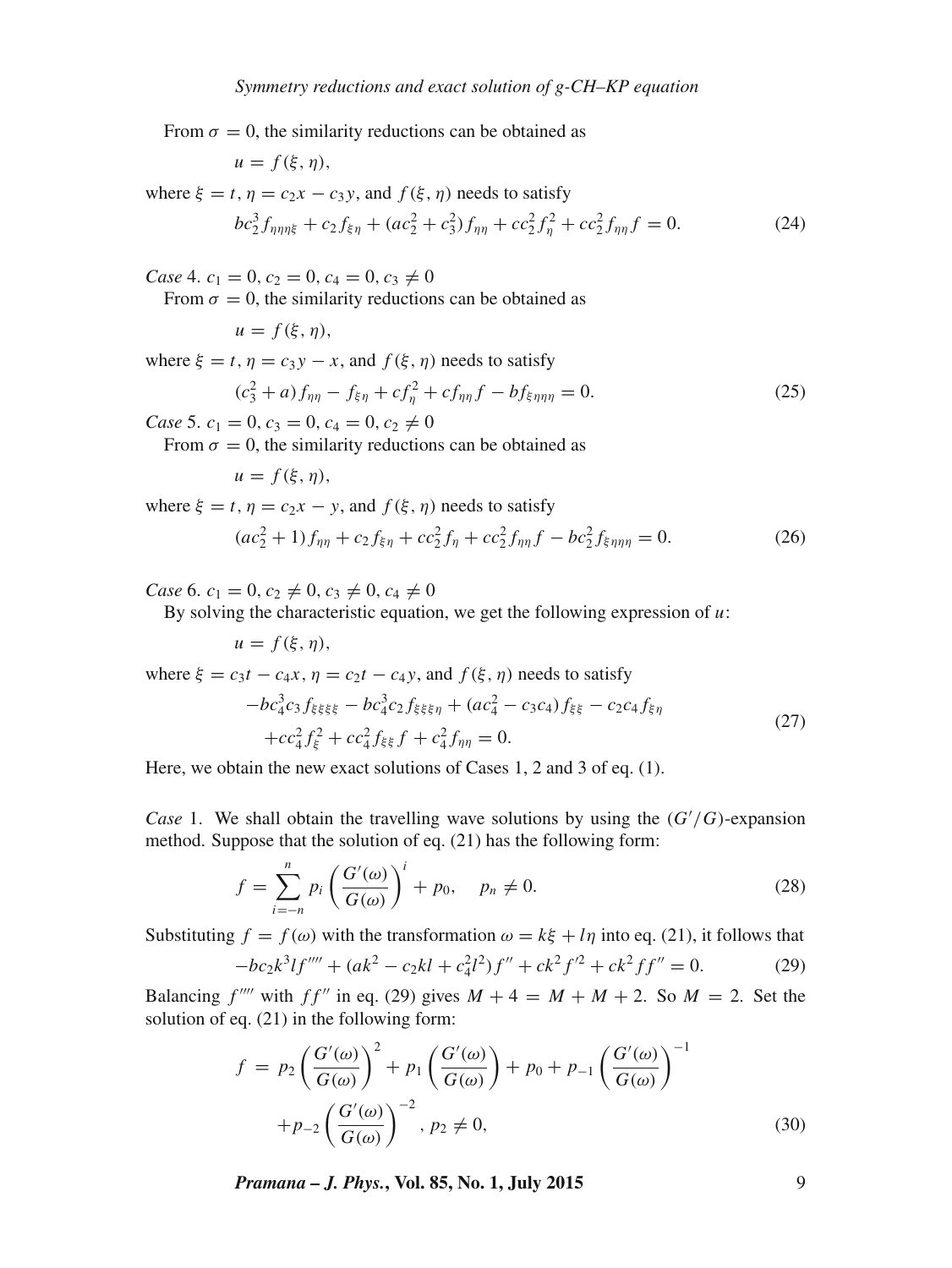where  $G(\omega)$  satisfies the second-order linear ODE

$$
G''(\omega) + \lambda G'(\omega) + \mu G(\omega) = 0.
$$
\n(31)

By substituting eqs (30) and (31) in eq. (29) and collecting all terms with the same power of (G′ /G) together, the left-hand side of eq. (29) is converted into another polynomial in  $(G'/G)$ . Equating each coefficient of this polynomial to zero, yields a set of simultaneous algebraic equations for  $p_2$ ,  $p_1$ ,  $p_0$ ,  $p_{-1}$ ,  $p_{-2}$ ,  $k$ ,  $l$ . We get the following solutions:

$$
p_{-2} = 0, \quad p_{-1} = 0,
$$
  
\n
$$
p_0 = \frac{8bc_2k^3l\mu + bc_2k^3l\lambda^2 - c_4^2l^2 + c_2kl - ak^2}{ck^2},
$$
  
\n
$$
p_1 = \frac{12bc_2k\lambda l}{c}, \quad p_2 = \frac{12bc_2kl}{c}.
$$
\n(32)

So we have three types of travelling wave solutions of eq. (1) as follows:

When  $\lambda^2 - 4\mu > 0$ ,

$$
u = \frac{12bc_2kl}{c} \left( -\frac{\lambda}{2} + \frac{d_1 \sinh \sqrt{\lambda^2 - 4\mu \omega} + d_2 \cosh \sqrt{\lambda^2 - 4\mu \omega}}{d_1 \cosh \sqrt{\lambda^2 - 4\mu \omega} + d_2 \sinh \sqrt{\lambda^2 - 4\mu \omega}} \right)^2
$$

$$
+ \frac{12bc_2k\lambda l}{c} \left( -\frac{\lambda}{2} + \frac{d_1 \sinh \sqrt{\lambda^2 - 4\mu \omega} + d_2 \cosh \sqrt{\lambda^2 - 4\mu \omega}}{d_1 \cosh \sqrt{\lambda^2 - 4\mu \omega} + d_2 \sinh \sqrt{\lambda^2 - 4\mu \omega}} \right)
$$

$$
+ \frac{8bc_2k^3l\mu + bc_2k^3l\lambda^2 - c_4^2l^2 + c_2kl - ak^2}{ck^2}.
$$
(33)

When  $\lambda^2 - 4\mu < 0$ ,

$$
u = \frac{12bc_2kl}{c} \left( -\frac{\lambda}{2} + \frac{-d_1 \sin \sqrt{4\mu - \lambda^2} \omega + d_2 \cos \sqrt{4\mu - \lambda^2} \omega}{d_1 \cos \sqrt{\lambda^2 - 4\mu} \omega + d_2 \sin \sqrt{4\mu - \lambda^2} \omega} \right)^2
$$
  
+ 
$$
\frac{12bc_2k\lambda l}{c} \left( -\frac{\lambda}{2} + \frac{d_1 \sin \sqrt{4\mu - \lambda^2} \omega + d_2 \cos \sqrt{4\mu - \lambda^2} \omega}{d_1 \cos \sqrt{4\mu - \lambda^2} \omega + d_2 \sin \sqrt{4\mu - \lambda^2} \omega} \right)
$$
  
+ 
$$
\frac{8bc_2k^3l\mu + bc_2k^3l\lambda^2 - c_4^2l^2 + c_2kl - ak^2}{ck^2}.
$$
(34)

When  $\lambda^2 - 4\mu = 0$ ,

$$
u = \frac{12bc_2kl}{c} \left( -\frac{\lambda}{2} + \frac{d_2}{d_1 + d_2 \omega} \right)^2 + \frac{12bc_2k\lambda l}{c} \left( -\frac{\lambda}{2} + \frac{d_2}{d_1 + d_2 \omega} \right)
$$

$$
+ \frac{8bc_2k^3l\mu + bc_2k^3l\lambda^2 - c_4^2l^2 + c_2kl - ak^2}{ck^2},
$$
(35)

where  $d_1$  and  $d_2$  are arbitrary constants.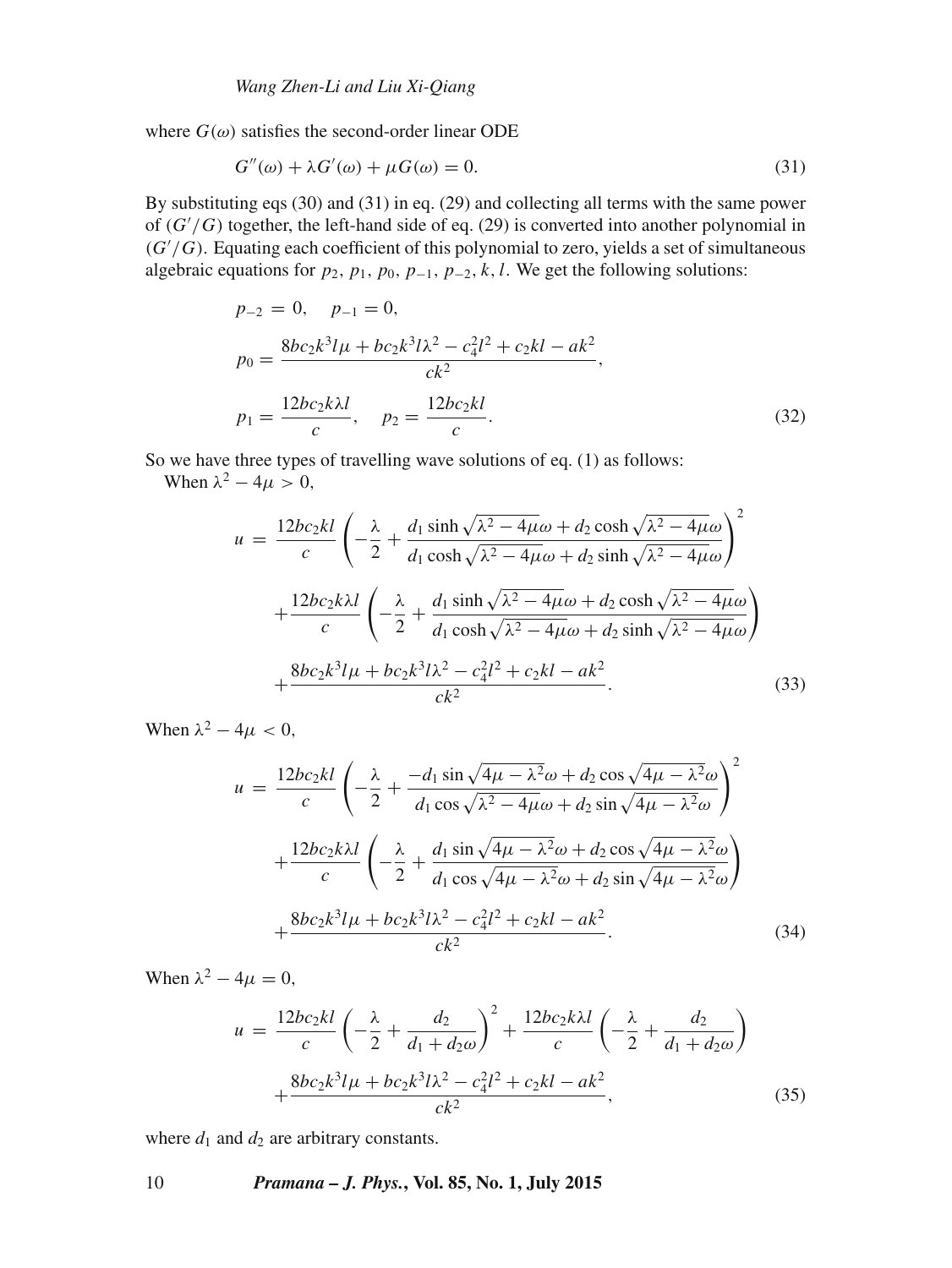*Case* 2. We shall obtain the travelling wave solutions by using the extended tanh method. Suppose that the solution of eq. (23) has the following form:

$$
u(\omega) = \sum_{k=0}^{n} a_k Y^k.
$$
\n(36)

Substituting  $f = f(\omega)$  with the transformation  $\omega = k\xi + l\eta$  into eq. (23), it follows that

$$
-bk^{3}lf'''' + (ak^{2} - kl + c_{4}^{2}l^{2})f'' + ck^{2}f'^{2} + ck^{2}ff'' = 0.
$$
 (37)

Balancing  $f^{\prime\prime\prime\prime}$  with  $ff^{\prime\prime}$  in eq. (37) gives  $M + 4 = M + M + 2$ . So  $M = 2$ . Set the solution of eq. (23) in the following form:

$$
u(\mu \omega) = a_0 + a_1 Y + a_2 Y^2,
$$
\n(38)

$$
Y = \tanh(\mu \omega),
$$
  
\n
$$
\frac{d}{d\omega} = \mu (1 - Y^2) \frac{d}{dY},
$$
  
\n
$$
\frac{d^2}{d\omega^2} = -2\mu^2 Y (1 - Y^2) \frac{d}{dY} + \mu^2 (1 - Y^2)^2 \frac{d^2}{dY^2}.
$$
\n(39)

Substitute eq.  $(38)$  into eq.  $(37)$  and use eq.  $(39)$  while collecting the coefficients of Y.

Solving this system gives the following sets of solutions:

$$
a_0 = -\frac{8bk^3l\mu^2 - kl + c_4^2l^2 + ak^2}{ck^2}, \quad a_1 = 0, \quad a_2 = \frac{12bkl\mu^2}{c}, \tag{40}
$$

where  $c_2$ ,  $a$ ,  $b$ ,  $k$  and  $l$  are non-zero arbitrary constants.

Thus, some solutions can be derived as follows:

$$
u = -\frac{8bk^3l\mu^2 - kl + c_4^2l^2 + ak^2}{ck^2} + \frac{12bkl\mu^2}{c}\tanh^2[\mu(k\xi + l\eta)].\tag{41}
$$

*Case* 3. Substituting  $f = f(\omega)$  with the transformation  $\omega = k\xi + l\eta$  into eq. (24), it follows that

$$
bc_2^3kl^2f'''' + (ac_2^2l + c_2k + c_3^2l)f'' + cc_2^2lf'^2 + cc_2^2lff'' = 0.
$$
 (42)

Suppose that the solution of eq. (42) has the following form:

$$
f = \sum_{i=1}^{n} p_i (\phi)^i + p_0, \quad p_n \neq 0,
$$
\n(43)

where  $p_i$  are constants to be determined later. By balancing  $f^{\prime\prime\prime}$  and  $ff^{\prime\prime}$  in eq. (42), one can get  $M = 2$ .

Suppose that the solutions of eq. (42) can be expressed as follows:

$$
f = p_2 \phi^2 + p_1 \phi + p_0, \quad p_2 \neq 0,
$$
\n(44)

where  $p_i$  (i = 0, 1, 2) are constants to be determined,  $\phi(\omega)$  is a solution of the following first-order nonlinear ordinary differential equation [24,25]:

$$
\phi' = \pm \sqrt{h_0 + h_1 \phi + h_2 \phi^2 + h_3 \phi^3 + h_4 \phi^4}.
$$
\n(45)

*Pramana – J. Phys.***, Vol. 85, No. 1, July 2015** 11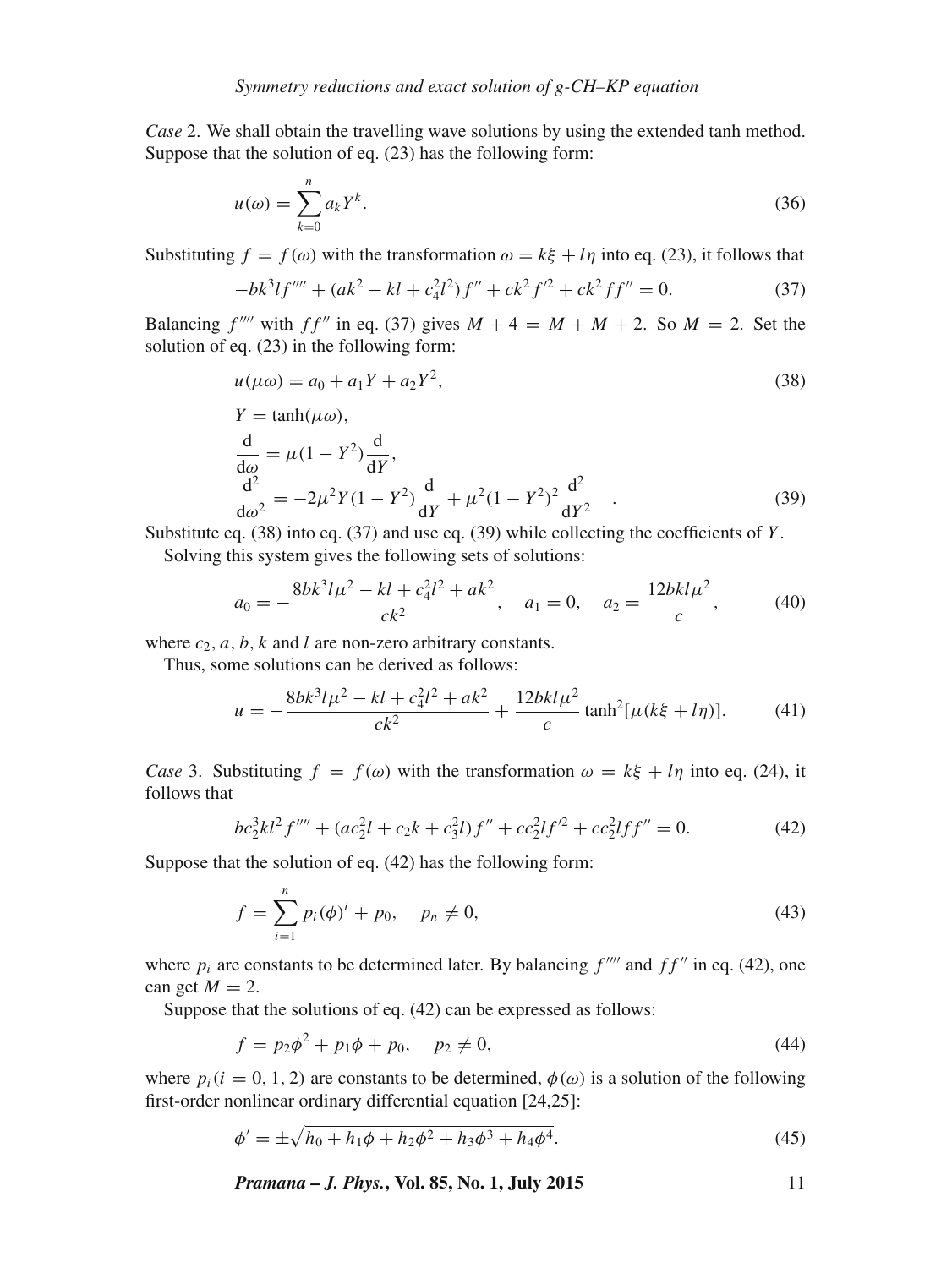From eq. (45), we can get

$$
\phi'^2 = h_0 + h_1 \phi + h_2 \phi^2 + h_3 \phi^3 + h_4 \phi^4,\tag{46}
$$

$$
\phi'' = \frac{1}{2}h_1 + h_2\phi + \frac{3}{2}h_3\phi^2 + 2h_4\phi^3,\tag{47}
$$

$$
\phi''' = \phi' (h_2 + 3h_3\phi + 6h_4\phi^2)
$$
\n(48)

and

$$
\phi'^3 = \phi' \left( h_0 + h_1 \phi + h_2 \phi^2 + h_3 \phi^3 + h_4 \phi^4 \right). \tag{49}
$$

Substituting eqs (46–49) and eq. (44) into eq. (42) and collecting all terms with the same power of  $\phi$  together, one can get a set of simultaneous algebraic equations. Solving these equations, one can get the following solutions:

$$
h_1 = h_3 = 0, \quad p_0 = -\frac{c_2 k + c_3^2 l + ac_2^2 l + 4bc_2^3 k l^2 h_2}{cc_2^2 l},
$$
  

$$
p_1 = 0, \quad p_2 = -\frac{12bc_2 klh_4}{c},
$$

where  $c$  is a non-zero constant.

By substituting different values of  $h_i(i = 0, ..., 4)$  in eq. (45) we find eq. (43) to have a series of fundamental solutions. It is very tedious to record all possible solutions of eq. (1). For simplicity, we formulate a few important ones. Some solutions derived are as follows:

*Case* 3a. Rational solutions

When  $h_4 = h_0 = 0$ , two rational solutions can be derived

$$
u_{a.1} = -\frac{c_2k + c_3^2l + ac_2^2l + 4bc_2^3kl^2h_2}{cc_2^2l} \pm \frac{12bc_2klh_4}{c}\omega^2, \quad h_2 > 0,
$$
  

$$
u_{a.1} = -\frac{c_2k + c_3^2l + ac_2^2l + 4bc_2^3kl^2h_2}{cc_2^2l} \mp i\frac{12bc_2klh_4}{c}\omega^2, \quad h_2 < 0.
$$

*Case* 3b. Jacobi elliptic function solutions and combined Jacobi elliptic function solutions When  $h_2 = -(1 + m^2)$ , there are four Jacobi elliptic function solutions:

$$
u_{b,1} = -\frac{c_2k + c_3^2l + ac_2^2l + 4bc_2^3k^2h_2}{cc_2^2l}
$$
  

$$
-\frac{12bc_2klh_4}{c}cd^2(\omega), \quad h_0 = 0, h_4 = m^2,
$$
  

$$
u_{b,2} = -\frac{c_2k + c_3^2l + ac_2^2l + 4bc_2^3k^2h_2}{cc_2^2l}
$$
  

$$
-\frac{12bc_2klh_4}{c}sn^2(\omega), \quad h_0 = 0, h_4 = m^2,
$$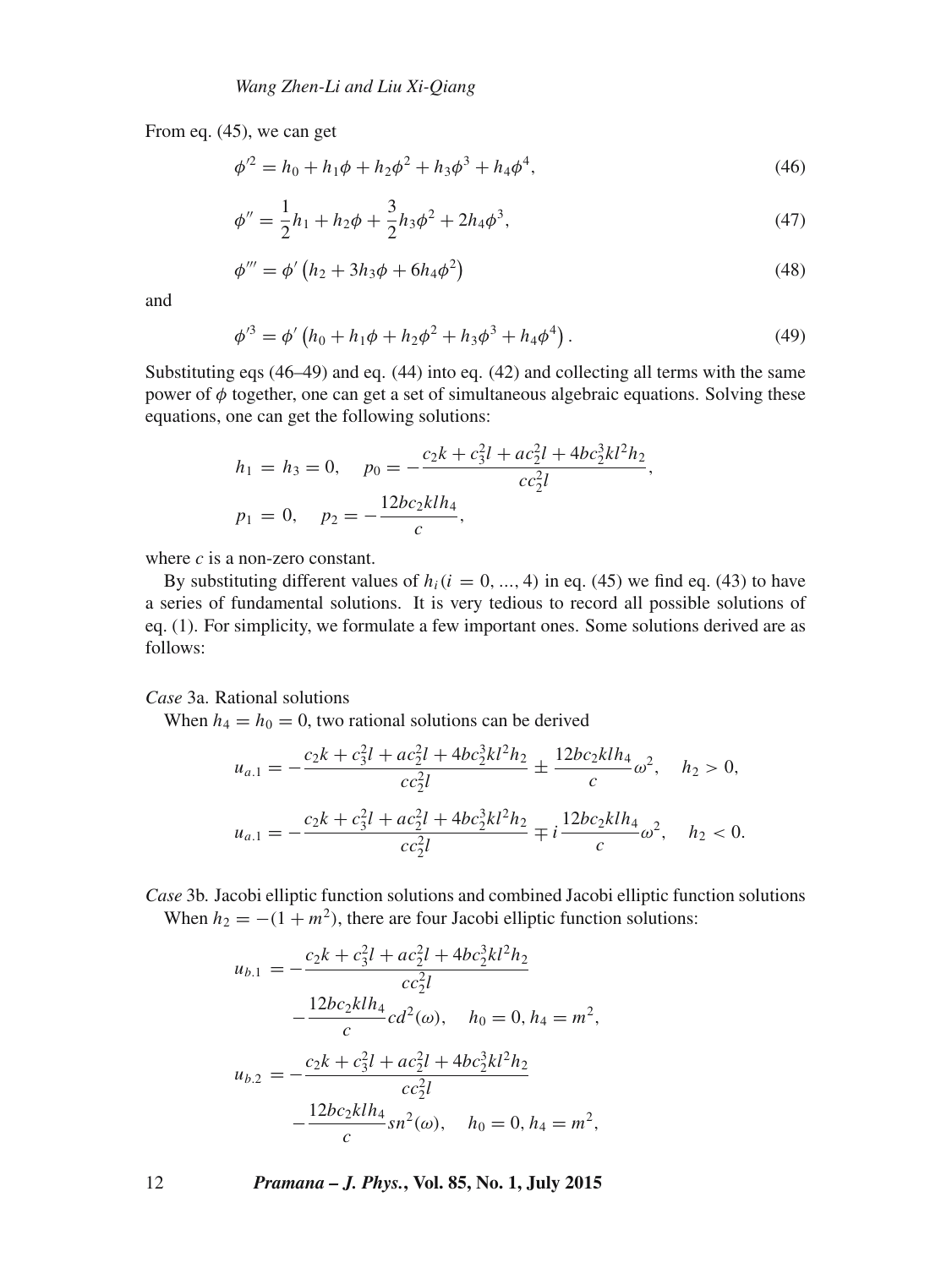*Symmetry reductions and exact solution of g-CH–KP equation*

$$
u_{b,3} = -\frac{c_2k + c_3^2l + ac_2^2l + 4bc_2^3k^2h_2}{cc_2^2l}
$$
  

$$
-\frac{12bc_2klh_4}{c}ns^2(\omega), \quad h_0 = m^2, h_4 = 1,
$$
  

$$
u_{b,4} = -\frac{c_2k + c_3^2l + ac_2^2l + 4bc_2^3k^2h_2}{cc_2^2l}
$$
  

$$
-\frac{12bc_2klh_4}{c}dc^2(\omega), \quad h_0 = m^2, h_4 = 1.
$$

When  $h_2 = (1 - 2m^2)/2$ , there are five combined Jacobi elliptic function solutions

$$
u_{b.5} = -\frac{c_2 k + c_3^2 l + ac_2^2 l + 4bc_2^3 k l^2 h_2}{cc_2^2 l}
$$
  

$$
-\frac{12bc_2 k l h_4}{c} (ns(\omega) \pm cs(\omega))^2, \quad h_0 = h_4 = \frac{1}{4},
$$
  

$$
u_{b.7} = -\frac{c_2 k + c_3^2 l + ac_2^2 l + 4bc_2^3 k l^2 h_2}{cc_2^2 l}
$$
  

$$
-\frac{12bc_2 k l h_4}{c} (nc(\omega) \pm sc(\omega))^2, \quad h_0 = h_4 = \frac{1 - m^2}{4},
$$

$$
u_{b.9} = -\frac{c_2 k + c_3^2 l + ac_2^2 l + 4bc_2^3 k l^2 h_2}{cc_2^2 l}
$$

$$
-\frac{12bc_2 k l h_4}{c} (ns(\omega) + ds(\omega))^2, \quad h_0 = \frac{m^2}{4}, h_4 = \frac{1}{4}.
$$

*Case* 3c. Bell profile solution (figure 1)

When  $h_0 = 0$ ,  $h_2 > 0$ ,  $h_4 < 0$ , the bell profile solution is

$$
u_{c,1} = -\frac{c_2k + c_3^2l + ac_2^2l + 4bc_2^3kl^2h_2}{cc_2^2l} - \frac{12bc_2klh_4}{c}\sqrt{-\frac{h_2}{h_4}\mathrm{sech}^2(\sqrt{h_2}\omega)}.
$$



**Figure 1.** Solution of  $u_{c,1}$  is shown at  $h_2 = 2$ ,  $h_4 = -5$ ,  $c_1 = c_2 = c_3 = a = b$  $k = 1, t = 0$  (bell profile solution).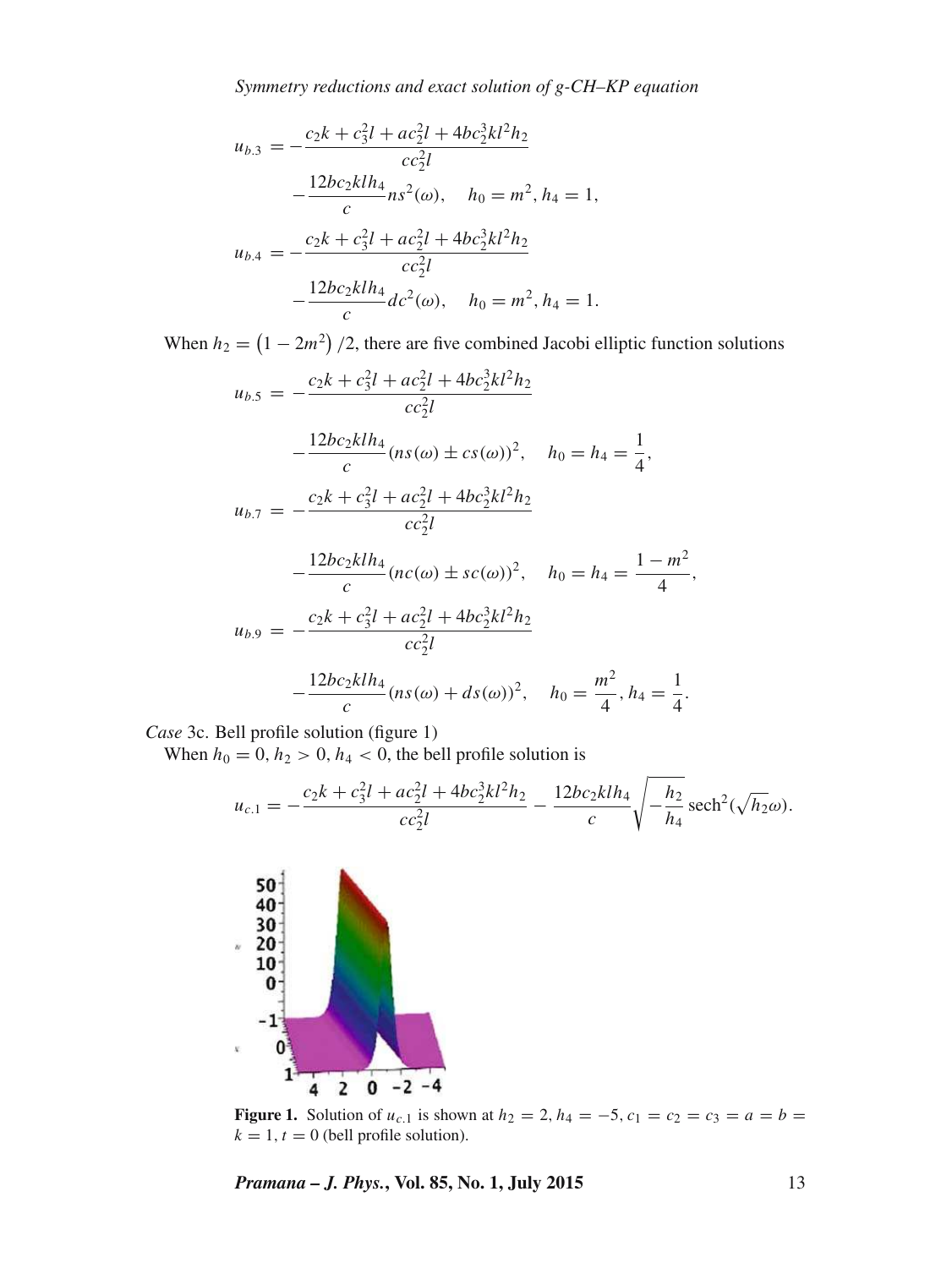

**Figure 2.** Solution of  $u_{d,1}$  is shown at  $h_2 = -1$ ,  $h_4 = 1$ ,  $c_1 = c_2 = c_3 = a = h_0 =$  $b = k = 1, t = 0$  (kink profile solution).

*Case* 3d. Kink profile solution (figure 2) When  $h_0 = h_2^2/4h_4$ ,  $h_2 < 0$ ,  $h_4 > 0$ , the kink profile solution is

$$
u_{d.1} = -\frac{c_2 k + c_3^2 l + ac_2^2 l + 4bc_2^3 k l^2 h_2}{cc_2^2 l} - \frac{12bc_2 k l h_4}{c} \sqrt{-\frac{h_2}{h_4} \tanh^2(\sqrt{h_2} \omega)}.
$$





**Figure 3.** Solution of  $u_{e,1}$  is shown at  $h_2 = h_4 = c_1 = c_2 = c_3 = a = b = k$ 1,  $t = 0$  (singular profile solution).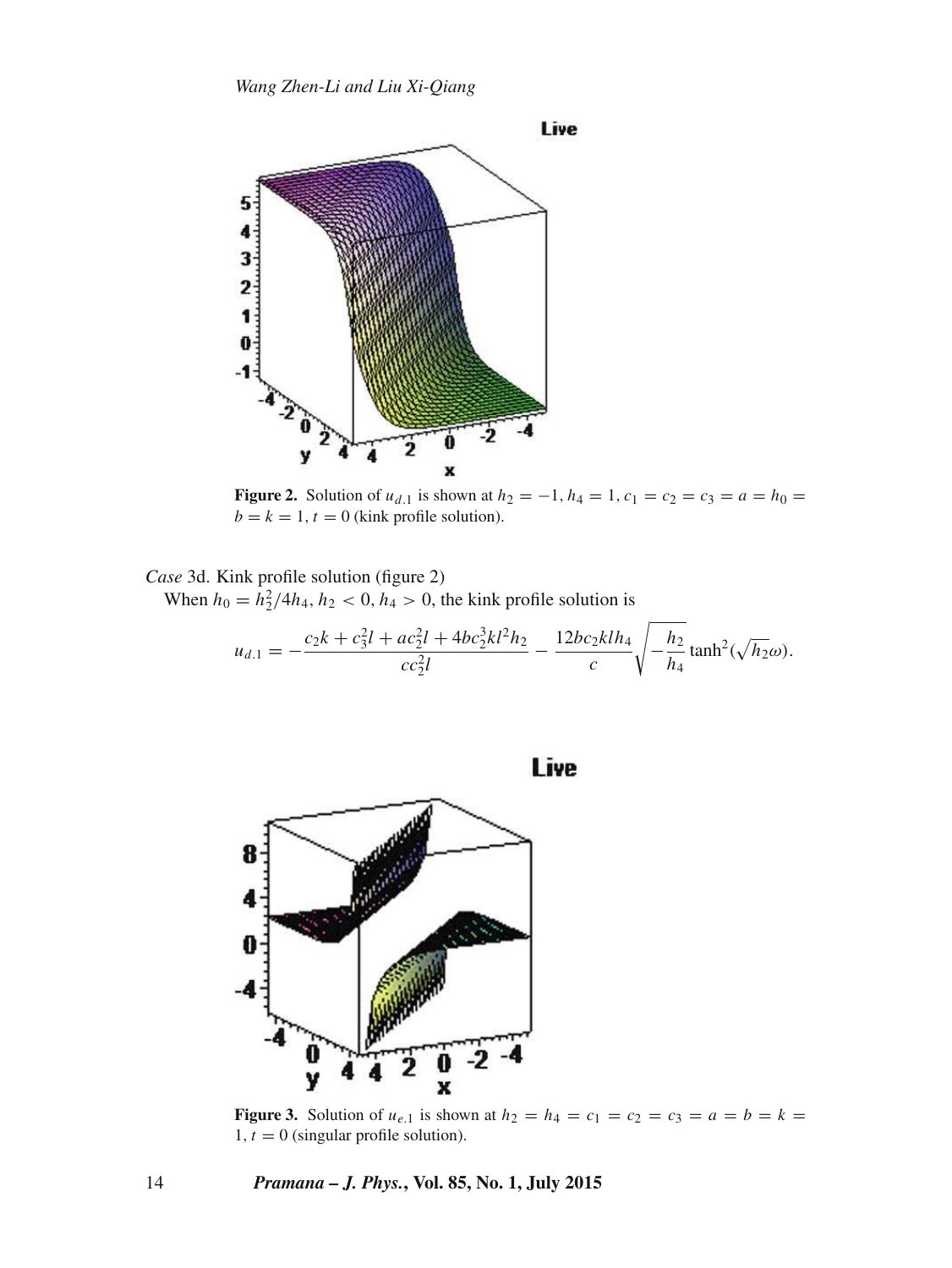## Live



**Figure 4.** Solution of  $u_{f,1}$  is shown at  $h_2 = -4$ ,  $h_4 = 1$ ,  $c_1 = c_2 = c_3 = a = b$  $k = 1, t = 0$  (triangular periodic solutions).

*Case* 3e. Singular solution (figure 3)

When  $h_0 = 0$ ,  $h_2 > 0$ ,  $h_4 > 0$ , the singular profile solution is

$$
u_{e,1} = -\frac{c_2k + c_3^2l + ac_2^2l + 4bc_2^3kl^2h_2}{cc_2^2l} - \frac{12bc_2klh_4}{c}\sqrt{-\frac{h_2}{h_4}\csc h^2(\sqrt{h_2}\omega)}.
$$

*Case* 3f. Triangular periodic solutions (figure 4)

When  $h_0 = 0$ ,  $h_2 < 0$ ,  $h_4 > 0$ , there are two singular profile solutions:

$$
u_{f,1} = -\frac{c_2k + c_3^2l + ac_2^2l + 4bc_2^3kl^2h_2}{cc_2^2l} - \frac{12bc_2klh_4}{c}\sqrt{-\frac{h_2}{h_4}}\sec^2(\sqrt{-h_2}\omega),
$$
  

$$
u_{f,2} = -\frac{c_2k + c_3^2l + ac_2^2l + 4bc_2^3kl^2h_2}{cc_2^2l} - \frac{12bc_2klh_4}{c}\sqrt{-\frac{h_2}{h_4}}\csc^2(\sqrt{-h_2}\omega),
$$

where  $i^2 = -1$ ,  $\omega = k\xi + l\eta$  and  $m(0 < m < 1)$  denotes the modulus of the Jacobi elliptic function.

*Remark* 3. All the solutions for eq. (1) obtained in this paper have been checked by Maple software.

*Remark* 4. The above-mentioned solutions including the hyperbolic functions, the trigonometric functions and the rational functions are more extensive than those in [17], and the elliptic functions have not been recorded in previous papers till date.

### **5. Conclusions**

By applying the direct symmetry method to the modified g-CH–KP equation, we have obtained the classical Lie point symmetry of the equation. We have also derived some